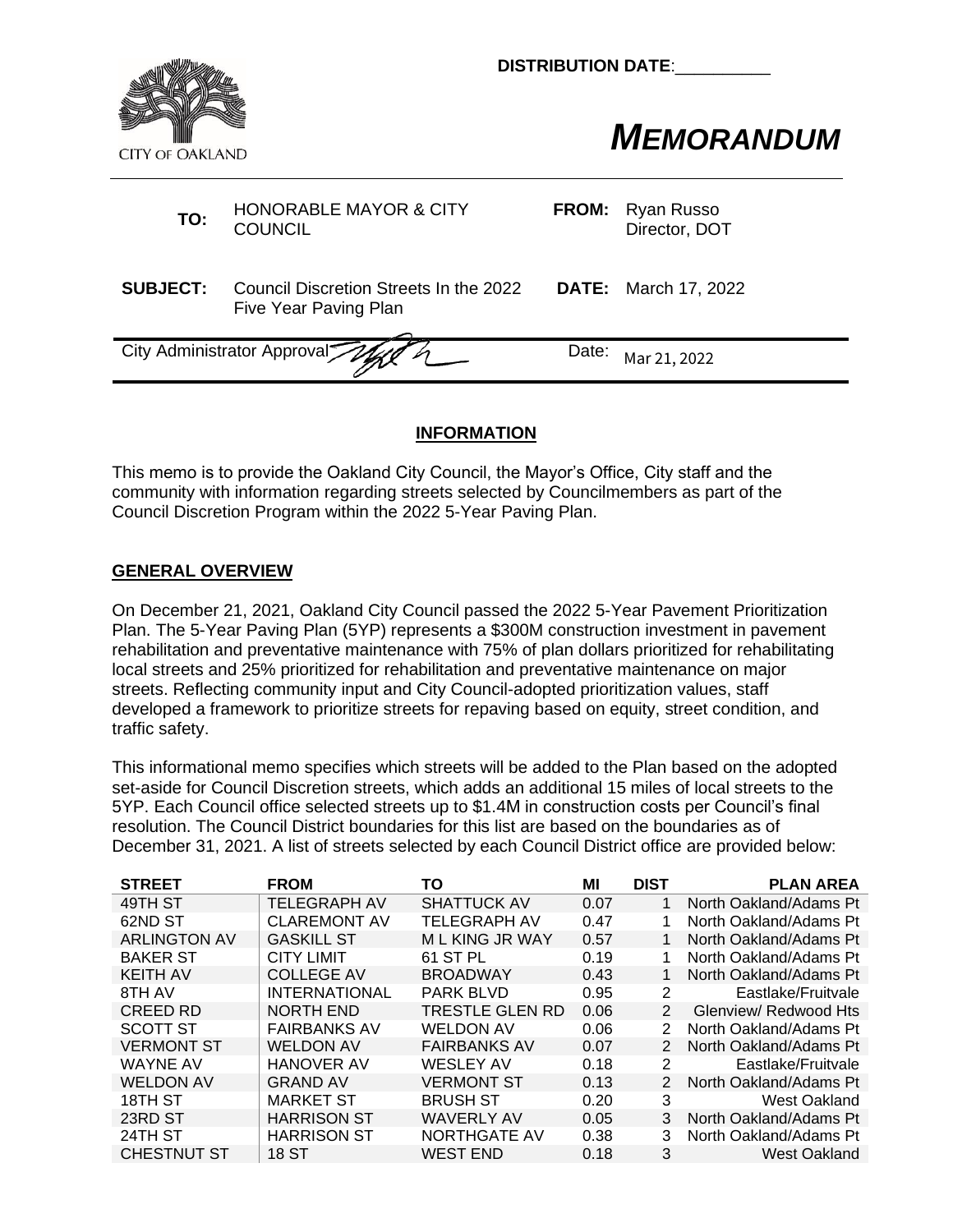## **To: HONORABLE MAYOR & CITY COUNCIL**

Subject: Council Discretion Streets in the 2022 Five Year Paving Plan Date: March 17, 2022 **Page 2** 

| <b>HAVEN ST</b><br>$\overline{3}$<br><b>FITZGERALD ST</b><br>PERALTA ST<br>0.06<br><b>West Oakland</b><br><b>LEE ST</b><br>0.27<br>3<br>VAN BUREN AVE<br><b>VERNON ST</b><br>North Oakland/Adams Pt<br>3<br><b>MYRTLE ST</b><br>30 ST<br>28 ST<br>0.12<br><b>West Oakland</b><br>3<br><b>18 ST</b><br><b>MYRTLE ST</b><br>W GRAND AV<br>0.24<br><b>West Oakland</b><br><b>ALISO AV</b><br><b>TOYON PL</b><br>ANDERSON AV<br>0.10<br>4<br>Glenview/ Redwood Hts<br><b>ALISO AV</b><br>ANDERSON AV<br>REDWOOD RD<br>0.18<br>$\overline{\mathcal{L}}$<br>Glenview/ Redwood Hts<br><b>BROOKDALE AV</b><br><b>HIGH ST</b><br>0.51<br>35 AV<br>4<br>Eastlake/Fruitvale<br>0.22<br><b>CALIFORNIA ST</b><br>35 AV<br>PATTERSON AV<br>$\overline{\mathbf{4}}$<br>Glenview/ Redwood Hts<br>0.12<br><b>LIESE AV</b><br>38 AV<br><b>SUTER ST</b><br>4<br>Eastlake/Fruitvale<br><b>LYON AV</b><br><b>HIGH ST</b><br>0.54<br>$\overline{\mathbf{4}}$<br>35 AV<br>Eastlake/Fruitvale<br><b>SUTER ST</b><br><b>HIGH ST</b><br>35 AV<br>0.54<br>4<br>Eastlake/Fruitvale<br><b>COOLIDGE AV</b><br>0.21<br>$\overline{\mathbf{4}}$<br><b>SUTER ST</b><br><b>MAPLE AV</b><br>Eastlake/Fruitvale<br>YGNACIO AV<br>55 AV<br>0.08<br><b>TRASK ST</b><br>4<br><b>Central East Oakland</b><br>5<br>0.24<br>25TH AV<br><b>INTERNATIONAL</b><br><b>FOOTHILL BLVD</b><br>Eastlake/Fruitvale<br>0.47<br>5<br>34TH AV<br><b>FOOTHILL BLVD</b><br><b>INTERNATIONAL</b><br>Eastlake/Fruitvale<br>5<br>0.09<br>42ND AV<br>E 12 ST<br><b>INTERNATIONAL</b><br>Eastlake/Fruitvale<br>5<br><b>CAPP ST</b><br><b>SCHOOL ST</b><br><b>BROOKDALE AV</b><br>0.22<br>Eastlake/Fruitvale<br>5<br><b>CHAMPION ST</b><br><b>NICOL AV</b><br><b>MACARTHUR BV</b><br>0.46<br>Eastlake/Fruitvale<br>5<br><b>FOOTHILL BLVD</b><br>0.17<br><b>CROSBY AV</b><br><b>HARPER ST</b><br>Eastlake/Fruitvale<br>5<br><b>DERBY AV</b><br><b>GLASCOCK ST</b><br><b>WEST END</b><br>0.05<br>Eastlake/Fruitvale<br>5<br>E 17TH ST<br>0.09<br><b>FRUITVALE AV</b><br><b>NORTH END</b><br>Eastlake/Fruitvale<br>5<br>E 17TH ST<br>35 AV<br>0.08<br>34 AV<br>Eastlake/Fruitvale<br>5<br><b>SOUTH END</b><br>0.10<br>E 17TH ST<br>28 AV<br>Eastlake/Fruitvale<br>5<br><b>EAST END</b><br>0.19<br><b>GARDEN ST</b><br>E 27 ST<br>Eastlake/Fruitvale<br>PRENTISS PL<br><b>PRENTISS ST</b><br><b>DAVIS ST</b><br>0.06<br>5<br>Eastlake/Fruitvale<br>5<br>0.17<br><b>WELLINGTON ST</b><br><b>EVERETT AV</b><br>PARK BLVD<br>Glenview/ Redwood Hts<br>0.05<br>61ST AV<br><b>MONADNOCK WY</b><br><b>MACARTHUR BV</b><br>6<br><b>East Oakland Hills</b><br>6<br>74TH AV<br><b>INTERNATIONAL</b><br><b>HOLLY ST</b><br>0.31<br><b>Central East Oakland</b><br><b>DOWLING ST</b><br><b>IDLEWOOD ST</b><br>0.17<br>6<br>80TH AV<br><b>Central East Oakland</b><br><b>GRIFFIN ST</b><br><b>LEONA ST</b><br><b>WEST END</b><br>0.13<br>6<br><b>East Oakland Hills</b><br><b>KELLER AV</b><br>1.23<br><b>HANSOM DR</b><br><b>SKYLINE BLVD</b><br>6<br><b>East Oakland Hills</b><br>6<br><b>KRAUSE AV</b><br><b>SOUTH END</b><br><b>PVMT CHNG</b><br>0.32<br><b>Central East Oakland</b><br><b>MURDOCK CT</b><br>60 AV<br><b>NORTH END</b><br>0.03<br>6<br><b>Central East Oakland</b><br>6<br><b>NEY AV</b><br><b>75 AV</b><br><b>76 AV</b><br>0.08<br><b>East Oakland Hills</b><br>SEMINARY AV<br><b>SAN LEANDRO</b><br><b>EASTLAWN ST</b><br>0.34<br>6<br><b>Central East Oakland</b><br>0.11<br>6<br><b>SEMINARY AV</b><br><b>EASTLAWN ST</b><br><b>INTERNATIONAL</b><br><b>Central East Oakland</b> |
|----------------------------------------------------------------------------------------------------------------------------------------------------------------------------------------------------------------------------------------------------------------------------------------------------------------------------------------------------------------------------------------------------------------------------------------------------------------------------------------------------------------------------------------------------------------------------------------------------------------------------------------------------------------------------------------------------------------------------------------------------------------------------------------------------------------------------------------------------------------------------------------------------------------------------------------------------------------------------------------------------------------------------------------------------------------------------------------------------------------------------------------------------------------------------------------------------------------------------------------------------------------------------------------------------------------------------------------------------------------------------------------------------------------------------------------------------------------------------------------------------------------------------------------------------------------------------------------------------------------------------------------------------------------------------------------------------------------------------------------------------------------------------------------------------------------------------------------------------------------------------------------------------------------------------------------------------------------------------------------------------------------------------------------------------------------------------------------------------------------------------------------------------------------------------------------------------------------------------------------------------------------------------------------------------------------------------------------------------------------------------------------------------------------------------------------------------------------------------------------------------------------------------------------------------------------------------------------------------------------------------------------------------------------------------------------------------------------------------------------------------------------------------------------------------------------------------------------------------------------------------------------------------------------------------------------------------------------------------------------------------------------------------------------------------------------------------------------------------------------------------------------------------------------------------------------------------------------------------------------------------------------------------------------------------------------------------------------------------------------------------------------------------------------------------------------------------------------------------------------------------------------------------|
|                                                                                                                                                                                                                                                                                                                                                                                                                                                                                                                                                                                                                                                                                                                                                                                                                                                                                                                                                                                                                                                                                                                                                                                                                                                                                                                                                                                                                                                                                                                                                                                                                                                                                                                                                                                                                                                                                                                                                                                                                                                                                                                                                                                                                                                                                                                                                                                                                                                                                                                                                                                                                                                                                                                                                                                                                                                                                                                                                                                                                                                                                                                                                                                                                                                                                                                                                                                                                                                                                                                            |
|                                                                                                                                                                                                                                                                                                                                                                                                                                                                                                                                                                                                                                                                                                                                                                                                                                                                                                                                                                                                                                                                                                                                                                                                                                                                                                                                                                                                                                                                                                                                                                                                                                                                                                                                                                                                                                                                                                                                                                                                                                                                                                                                                                                                                                                                                                                                                                                                                                                                                                                                                                                                                                                                                                                                                                                                                                                                                                                                                                                                                                                                                                                                                                                                                                                                                                                                                                                                                                                                                                                            |
|                                                                                                                                                                                                                                                                                                                                                                                                                                                                                                                                                                                                                                                                                                                                                                                                                                                                                                                                                                                                                                                                                                                                                                                                                                                                                                                                                                                                                                                                                                                                                                                                                                                                                                                                                                                                                                                                                                                                                                                                                                                                                                                                                                                                                                                                                                                                                                                                                                                                                                                                                                                                                                                                                                                                                                                                                                                                                                                                                                                                                                                                                                                                                                                                                                                                                                                                                                                                                                                                                                                            |
|                                                                                                                                                                                                                                                                                                                                                                                                                                                                                                                                                                                                                                                                                                                                                                                                                                                                                                                                                                                                                                                                                                                                                                                                                                                                                                                                                                                                                                                                                                                                                                                                                                                                                                                                                                                                                                                                                                                                                                                                                                                                                                                                                                                                                                                                                                                                                                                                                                                                                                                                                                                                                                                                                                                                                                                                                                                                                                                                                                                                                                                                                                                                                                                                                                                                                                                                                                                                                                                                                                                            |
|                                                                                                                                                                                                                                                                                                                                                                                                                                                                                                                                                                                                                                                                                                                                                                                                                                                                                                                                                                                                                                                                                                                                                                                                                                                                                                                                                                                                                                                                                                                                                                                                                                                                                                                                                                                                                                                                                                                                                                                                                                                                                                                                                                                                                                                                                                                                                                                                                                                                                                                                                                                                                                                                                                                                                                                                                                                                                                                                                                                                                                                                                                                                                                                                                                                                                                                                                                                                                                                                                                                            |
|                                                                                                                                                                                                                                                                                                                                                                                                                                                                                                                                                                                                                                                                                                                                                                                                                                                                                                                                                                                                                                                                                                                                                                                                                                                                                                                                                                                                                                                                                                                                                                                                                                                                                                                                                                                                                                                                                                                                                                                                                                                                                                                                                                                                                                                                                                                                                                                                                                                                                                                                                                                                                                                                                                                                                                                                                                                                                                                                                                                                                                                                                                                                                                                                                                                                                                                                                                                                                                                                                                                            |
|                                                                                                                                                                                                                                                                                                                                                                                                                                                                                                                                                                                                                                                                                                                                                                                                                                                                                                                                                                                                                                                                                                                                                                                                                                                                                                                                                                                                                                                                                                                                                                                                                                                                                                                                                                                                                                                                                                                                                                                                                                                                                                                                                                                                                                                                                                                                                                                                                                                                                                                                                                                                                                                                                                                                                                                                                                                                                                                                                                                                                                                                                                                                                                                                                                                                                                                                                                                                                                                                                                                            |
|                                                                                                                                                                                                                                                                                                                                                                                                                                                                                                                                                                                                                                                                                                                                                                                                                                                                                                                                                                                                                                                                                                                                                                                                                                                                                                                                                                                                                                                                                                                                                                                                                                                                                                                                                                                                                                                                                                                                                                                                                                                                                                                                                                                                                                                                                                                                                                                                                                                                                                                                                                                                                                                                                                                                                                                                                                                                                                                                                                                                                                                                                                                                                                                                                                                                                                                                                                                                                                                                                                                            |
|                                                                                                                                                                                                                                                                                                                                                                                                                                                                                                                                                                                                                                                                                                                                                                                                                                                                                                                                                                                                                                                                                                                                                                                                                                                                                                                                                                                                                                                                                                                                                                                                                                                                                                                                                                                                                                                                                                                                                                                                                                                                                                                                                                                                                                                                                                                                                                                                                                                                                                                                                                                                                                                                                                                                                                                                                                                                                                                                                                                                                                                                                                                                                                                                                                                                                                                                                                                                                                                                                                                            |
|                                                                                                                                                                                                                                                                                                                                                                                                                                                                                                                                                                                                                                                                                                                                                                                                                                                                                                                                                                                                                                                                                                                                                                                                                                                                                                                                                                                                                                                                                                                                                                                                                                                                                                                                                                                                                                                                                                                                                                                                                                                                                                                                                                                                                                                                                                                                                                                                                                                                                                                                                                                                                                                                                                                                                                                                                                                                                                                                                                                                                                                                                                                                                                                                                                                                                                                                                                                                                                                                                                                            |
|                                                                                                                                                                                                                                                                                                                                                                                                                                                                                                                                                                                                                                                                                                                                                                                                                                                                                                                                                                                                                                                                                                                                                                                                                                                                                                                                                                                                                                                                                                                                                                                                                                                                                                                                                                                                                                                                                                                                                                                                                                                                                                                                                                                                                                                                                                                                                                                                                                                                                                                                                                                                                                                                                                                                                                                                                                                                                                                                                                                                                                                                                                                                                                                                                                                                                                                                                                                                                                                                                                                            |
|                                                                                                                                                                                                                                                                                                                                                                                                                                                                                                                                                                                                                                                                                                                                                                                                                                                                                                                                                                                                                                                                                                                                                                                                                                                                                                                                                                                                                                                                                                                                                                                                                                                                                                                                                                                                                                                                                                                                                                                                                                                                                                                                                                                                                                                                                                                                                                                                                                                                                                                                                                                                                                                                                                                                                                                                                                                                                                                                                                                                                                                                                                                                                                                                                                                                                                                                                                                                                                                                                                                            |
|                                                                                                                                                                                                                                                                                                                                                                                                                                                                                                                                                                                                                                                                                                                                                                                                                                                                                                                                                                                                                                                                                                                                                                                                                                                                                                                                                                                                                                                                                                                                                                                                                                                                                                                                                                                                                                                                                                                                                                                                                                                                                                                                                                                                                                                                                                                                                                                                                                                                                                                                                                                                                                                                                                                                                                                                                                                                                                                                                                                                                                                                                                                                                                                                                                                                                                                                                                                                                                                                                                                            |
|                                                                                                                                                                                                                                                                                                                                                                                                                                                                                                                                                                                                                                                                                                                                                                                                                                                                                                                                                                                                                                                                                                                                                                                                                                                                                                                                                                                                                                                                                                                                                                                                                                                                                                                                                                                                                                                                                                                                                                                                                                                                                                                                                                                                                                                                                                                                                                                                                                                                                                                                                                                                                                                                                                                                                                                                                                                                                                                                                                                                                                                                                                                                                                                                                                                                                                                                                                                                                                                                                                                            |
|                                                                                                                                                                                                                                                                                                                                                                                                                                                                                                                                                                                                                                                                                                                                                                                                                                                                                                                                                                                                                                                                                                                                                                                                                                                                                                                                                                                                                                                                                                                                                                                                                                                                                                                                                                                                                                                                                                                                                                                                                                                                                                                                                                                                                                                                                                                                                                                                                                                                                                                                                                                                                                                                                                                                                                                                                                                                                                                                                                                                                                                                                                                                                                                                                                                                                                                                                                                                                                                                                                                            |
|                                                                                                                                                                                                                                                                                                                                                                                                                                                                                                                                                                                                                                                                                                                                                                                                                                                                                                                                                                                                                                                                                                                                                                                                                                                                                                                                                                                                                                                                                                                                                                                                                                                                                                                                                                                                                                                                                                                                                                                                                                                                                                                                                                                                                                                                                                                                                                                                                                                                                                                                                                                                                                                                                                                                                                                                                                                                                                                                                                                                                                                                                                                                                                                                                                                                                                                                                                                                                                                                                                                            |
|                                                                                                                                                                                                                                                                                                                                                                                                                                                                                                                                                                                                                                                                                                                                                                                                                                                                                                                                                                                                                                                                                                                                                                                                                                                                                                                                                                                                                                                                                                                                                                                                                                                                                                                                                                                                                                                                                                                                                                                                                                                                                                                                                                                                                                                                                                                                                                                                                                                                                                                                                                                                                                                                                                                                                                                                                                                                                                                                                                                                                                                                                                                                                                                                                                                                                                                                                                                                                                                                                                                            |
|                                                                                                                                                                                                                                                                                                                                                                                                                                                                                                                                                                                                                                                                                                                                                                                                                                                                                                                                                                                                                                                                                                                                                                                                                                                                                                                                                                                                                                                                                                                                                                                                                                                                                                                                                                                                                                                                                                                                                                                                                                                                                                                                                                                                                                                                                                                                                                                                                                                                                                                                                                                                                                                                                                                                                                                                                                                                                                                                                                                                                                                                                                                                                                                                                                                                                                                                                                                                                                                                                                                            |
|                                                                                                                                                                                                                                                                                                                                                                                                                                                                                                                                                                                                                                                                                                                                                                                                                                                                                                                                                                                                                                                                                                                                                                                                                                                                                                                                                                                                                                                                                                                                                                                                                                                                                                                                                                                                                                                                                                                                                                                                                                                                                                                                                                                                                                                                                                                                                                                                                                                                                                                                                                                                                                                                                                                                                                                                                                                                                                                                                                                                                                                                                                                                                                                                                                                                                                                                                                                                                                                                                                                            |
|                                                                                                                                                                                                                                                                                                                                                                                                                                                                                                                                                                                                                                                                                                                                                                                                                                                                                                                                                                                                                                                                                                                                                                                                                                                                                                                                                                                                                                                                                                                                                                                                                                                                                                                                                                                                                                                                                                                                                                                                                                                                                                                                                                                                                                                                                                                                                                                                                                                                                                                                                                                                                                                                                                                                                                                                                                                                                                                                                                                                                                                                                                                                                                                                                                                                                                                                                                                                                                                                                                                            |
|                                                                                                                                                                                                                                                                                                                                                                                                                                                                                                                                                                                                                                                                                                                                                                                                                                                                                                                                                                                                                                                                                                                                                                                                                                                                                                                                                                                                                                                                                                                                                                                                                                                                                                                                                                                                                                                                                                                                                                                                                                                                                                                                                                                                                                                                                                                                                                                                                                                                                                                                                                                                                                                                                                                                                                                                                                                                                                                                                                                                                                                                                                                                                                                                                                                                                                                                                                                                                                                                                                                            |
|                                                                                                                                                                                                                                                                                                                                                                                                                                                                                                                                                                                                                                                                                                                                                                                                                                                                                                                                                                                                                                                                                                                                                                                                                                                                                                                                                                                                                                                                                                                                                                                                                                                                                                                                                                                                                                                                                                                                                                                                                                                                                                                                                                                                                                                                                                                                                                                                                                                                                                                                                                                                                                                                                                                                                                                                                                                                                                                                                                                                                                                                                                                                                                                                                                                                                                                                                                                                                                                                                                                            |
|                                                                                                                                                                                                                                                                                                                                                                                                                                                                                                                                                                                                                                                                                                                                                                                                                                                                                                                                                                                                                                                                                                                                                                                                                                                                                                                                                                                                                                                                                                                                                                                                                                                                                                                                                                                                                                                                                                                                                                                                                                                                                                                                                                                                                                                                                                                                                                                                                                                                                                                                                                                                                                                                                                                                                                                                                                                                                                                                                                                                                                                                                                                                                                                                                                                                                                                                                                                                                                                                                                                            |
|                                                                                                                                                                                                                                                                                                                                                                                                                                                                                                                                                                                                                                                                                                                                                                                                                                                                                                                                                                                                                                                                                                                                                                                                                                                                                                                                                                                                                                                                                                                                                                                                                                                                                                                                                                                                                                                                                                                                                                                                                                                                                                                                                                                                                                                                                                                                                                                                                                                                                                                                                                                                                                                                                                                                                                                                                                                                                                                                                                                                                                                                                                                                                                                                                                                                                                                                                                                                                                                                                                                            |
|                                                                                                                                                                                                                                                                                                                                                                                                                                                                                                                                                                                                                                                                                                                                                                                                                                                                                                                                                                                                                                                                                                                                                                                                                                                                                                                                                                                                                                                                                                                                                                                                                                                                                                                                                                                                                                                                                                                                                                                                                                                                                                                                                                                                                                                                                                                                                                                                                                                                                                                                                                                                                                                                                                                                                                                                                                                                                                                                                                                                                                                                                                                                                                                                                                                                                                                                                                                                                                                                                                                            |
|                                                                                                                                                                                                                                                                                                                                                                                                                                                                                                                                                                                                                                                                                                                                                                                                                                                                                                                                                                                                                                                                                                                                                                                                                                                                                                                                                                                                                                                                                                                                                                                                                                                                                                                                                                                                                                                                                                                                                                                                                                                                                                                                                                                                                                                                                                                                                                                                                                                                                                                                                                                                                                                                                                                                                                                                                                                                                                                                                                                                                                                                                                                                                                                                                                                                                                                                                                                                                                                                                                                            |
|                                                                                                                                                                                                                                                                                                                                                                                                                                                                                                                                                                                                                                                                                                                                                                                                                                                                                                                                                                                                                                                                                                                                                                                                                                                                                                                                                                                                                                                                                                                                                                                                                                                                                                                                                                                                                                                                                                                                                                                                                                                                                                                                                                                                                                                                                                                                                                                                                                                                                                                                                                                                                                                                                                                                                                                                                                                                                                                                                                                                                                                                                                                                                                                                                                                                                                                                                                                                                                                                                                                            |
|                                                                                                                                                                                                                                                                                                                                                                                                                                                                                                                                                                                                                                                                                                                                                                                                                                                                                                                                                                                                                                                                                                                                                                                                                                                                                                                                                                                                                                                                                                                                                                                                                                                                                                                                                                                                                                                                                                                                                                                                                                                                                                                                                                                                                                                                                                                                                                                                                                                                                                                                                                                                                                                                                                                                                                                                                                                                                                                                                                                                                                                                                                                                                                                                                                                                                                                                                                                                                                                                                                                            |
|                                                                                                                                                                                                                                                                                                                                                                                                                                                                                                                                                                                                                                                                                                                                                                                                                                                                                                                                                                                                                                                                                                                                                                                                                                                                                                                                                                                                                                                                                                                                                                                                                                                                                                                                                                                                                                                                                                                                                                                                                                                                                                                                                                                                                                                                                                                                                                                                                                                                                                                                                                                                                                                                                                                                                                                                                                                                                                                                                                                                                                                                                                                                                                                                                                                                                                                                                                                                                                                                                                                            |
|                                                                                                                                                                                                                                                                                                                                                                                                                                                                                                                                                                                                                                                                                                                                                                                                                                                                                                                                                                                                                                                                                                                                                                                                                                                                                                                                                                                                                                                                                                                                                                                                                                                                                                                                                                                                                                                                                                                                                                                                                                                                                                                                                                                                                                                                                                                                                                                                                                                                                                                                                                                                                                                                                                                                                                                                                                                                                                                                                                                                                                                                                                                                                                                                                                                                                                                                                                                                                                                                                                                            |
|                                                                                                                                                                                                                                                                                                                                                                                                                                                                                                                                                                                                                                                                                                                                                                                                                                                                                                                                                                                                                                                                                                                                                                                                                                                                                                                                                                                                                                                                                                                                                                                                                                                                                                                                                                                                                                                                                                                                                                                                                                                                                                                                                                                                                                                                                                                                                                                                                                                                                                                                                                                                                                                                                                                                                                                                                                                                                                                                                                                                                                                                                                                                                                                                                                                                                                                                                                                                                                                                                                                            |
|                                                                                                                                                                                                                                                                                                                                                                                                                                                                                                                                                                                                                                                                                                                                                                                                                                                                                                                                                                                                                                                                                                                                                                                                                                                                                                                                                                                                                                                                                                                                                                                                                                                                                                                                                                                                                                                                                                                                                                                                                                                                                                                                                                                                                                                                                                                                                                                                                                                                                                                                                                                                                                                                                                                                                                                                                                                                                                                                                                                                                                                                                                                                                                                                                                                                                                                                                                                                                                                                                                                            |
|                                                                                                                                                                                                                                                                                                                                                                                                                                                                                                                                                                                                                                                                                                                                                                                                                                                                                                                                                                                                                                                                                                                                                                                                                                                                                                                                                                                                                                                                                                                                                                                                                                                                                                                                                                                                                                                                                                                                                                                                                                                                                                                                                                                                                                                                                                                                                                                                                                                                                                                                                                                                                                                                                                                                                                                                                                                                                                                                                                                                                                                                                                                                                                                                                                                                                                                                                                                                                                                                                                                            |
|                                                                                                                                                                                                                                                                                                                                                                                                                                                                                                                                                                                                                                                                                                                                                                                                                                                                                                                                                                                                                                                                                                                                                                                                                                                                                                                                                                                                                                                                                                                                                                                                                                                                                                                                                                                                                                                                                                                                                                                                                                                                                                                                                                                                                                                                                                                                                                                                                                                                                                                                                                                                                                                                                                                                                                                                                                                                                                                                                                                                                                                                                                                                                                                                                                                                                                                                                                                                                                                                                                                            |
|                                                                                                                                                                                                                                                                                                                                                                                                                                                                                                                                                                                                                                                                                                                                                                                                                                                                                                                                                                                                                                                                                                                                                                                                                                                                                                                                                                                                                                                                                                                                                                                                                                                                                                                                                                                                                                                                                                                                                                                                                                                                                                                                                                                                                                                                                                                                                                                                                                                                                                                                                                                                                                                                                                                                                                                                                                                                                                                                                                                                                                                                                                                                                                                                                                                                                                                                                                                                                                                                                                                            |
|                                                                                                                                                                                                                                                                                                                                                                                                                                                                                                                                                                                                                                                                                                                                                                                                                                                                                                                                                                                                                                                                                                                                                                                                                                                                                                                                                                                                                                                                                                                                                                                                                                                                                                                                                                                                                                                                                                                                                                                                                                                                                                                                                                                                                                                                                                                                                                                                                                                                                                                                                                                                                                                                                                                                                                                                                                                                                                                                                                                                                                                                                                                                                                                                                                                                                                                                                                                                                                                                                                                            |
| <b>WINTHROPE ST</b><br><b>KELLER AV</b><br>0.25<br><b>SOUTH END</b><br>6<br><b>East Oakland Hills</b>                                                                                                                                                                                                                                                                                                                                                                                                                                                                                                                                                                                                                                                                                                                                                                                                                                                                                                                                                                                                                                                                                                                                                                                                                                                                                                                                                                                                                                                                                                                                                                                                                                                                                                                                                                                                                                                                                                                                                                                                                                                                                                                                                                                                                                                                                                                                                                                                                                                                                                                                                                                                                                                                                                                                                                                                                                                                                                                                                                                                                                                                                                                                                                                                                                                                                                                                                                                                                      |
| $\overline{7}$<br>INTERNATIONAL<br>RUDSDALE ST<br>0.23<br><b>Central East Oakland</b><br>79TH AV                                                                                                                                                                                                                                                                                                                                                                                                                                                                                                                                                                                                                                                                                                                                                                                                                                                                                                                                                                                                                                                                                                                                                                                                                                                                                                                                                                                                                                                                                                                                                                                                                                                                                                                                                                                                                                                                                                                                                                                                                                                                                                                                                                                                                                                                                                                                                                                                                                                                                                                                                                                                                                                                                                                                                                                                                                                                                                                                                                                                                                                                                                                                                                                                                                                                                                                                                                                                                           |
| 80TH AV<br>RUDSDALE ST<br><b>INTERNATIONAL</b><br>0.29<br>7<br><b>Central East Oakland</b>                                                                                                                                                                                                                                                                                                                                                                                                                                                                                                                                                                                                                                                                                                                                                                                                                                                                                                                                                                                                                                                                                                                                                                                                                                                                                                                                                                                                                                                                                                                                                                                                                                                                                                                                                                                                                                                                                                                                                                                                                                                                                                                                                                                                                                                                                                                                                                                                                                                                                                                                                                                                                                                                                                                                                                                                                                                                                                                                                                                                                                                                                                                                                                                                                                                                                                                                                                                                                                 |
| <b>CLARA CT</b><br><b>EAST END</b><br>0.03<br>7<br>Coliseum/Airport<br><b>CLARA ST</b>                                                                                                                                                                                                                                                                                                                                                                                                                                                                                                                                                                                                                                                                                                                                                                                                                                                                                                                                                                                                                                                                                                                                                                                                                                                                                                                                                                                                                                                                                                                                                                                                                                                                                                                                                                                                                                                                                                                                                                                                                                                                                                                                                                                                                                                                                                                                                                                                                                                                                                                                                                                                                                                                                                                                                                                                                                                                                                                                                                                                                                                                                                                                                                                                                                                                                                                                                                                                                                     |
| <b>EDES AV</b><br>0.25<br>$\overline{7}$<br><b>Central East Oakland</b><br>DOUGLAS AV<br><b>HALE AV</b>                                                                                                                                                                                                                                                                                                                                                                                                                                                                                                                                                                                                                                                                                                                                                                                                                                                                                                                                                                                                                                                                                                                                                                                                                                                                                                                                                                                                                                                                                                                                                                                                                                                                                                                                                                                                                                                                                                                                                                                                                                                                                                                                                                                                                                                                                                                                                                                                                                                                                                                                                                                                                                                                                                                                                                                                                                                                                                                                                                                                                                                                                                                                                                                                                                                                                                                                                                                                                    |
| 0.12<br>$\boldsymbol{7}$<br><b>FISHER AV</b><br><b>MACARTHUR</b><br><b>TALBOT AV</b><br><b>East Oakland Hills</b>                                                                                                                                                                                                                                                                                                                                                                                                                                                                                                                                                                                                                                                                                                                                                                                                                                                                                                                                                                                                                                                                                                                                                                                                                                                                                                                                                                                                                                                                                                                                                                                                                                                                                                                                                                                                                                                                                                                                                                                                                                                                                                                                                                                                                                                                                                                                                                                                                                                                                                                                                                                                                                                                                                                                                                                                                                                                                                                                                                                                                                                                                                                                                                                                                                                                                                                                                                                                          |
| 0.22<br>MONTWOOD WY<br>$\overline{7}$<br>MALCOLM AV<br><b>SOUTH END</b><br><b>East Oakland Hills</b>                                                                                                                                                                                                                                                                                                                                                                                                                                                                                                                                                                                                                                                                                                                                                                                                                                                                                                                                                                                                                                                                                                                                                                                                                                                                                                                                                                                                                                                                                                                                                                                                                                                                                                                                                                                                                                                                                                                                                                                                                                                                                                                                                                                                                                                                                                                                                                                                                                                                                                                                                                                                                                                                                                                                                                                                                                                                                                                                                                                                                                                                                                                                                                                                                                                                                                                                                                                                                       |
| 0.20<br>$\overline{7}$<br>OAK KNOLL BV<br><b>GRANADA AV</b><br><b>CASTLEWOOD ST</b><br><b>East Oakland Hills</b>                                                                                                                                                                                                                                                                                                                                                                                                                                                                                                                                                                                                                                                                                                                                                                                                                                                                                                                                                                                                                                                                                                                                                                                                                                                                                                                                                                                                                                                                                                                                                                                                                                                                                                                                                                                                                                                                                                                                                                                                                                                                                                                                                                                                                                                                                                                                                                                                                                                                                                                                                                                                                                                                                                                                                                                                                                                                                                                                                                                                                                                                                                                                                                                                                                                                                                                                                                                                           |
| $\boldsymbol{7}$<br>PUEBLO DR<br><b>BERGEDO DR</b><br><b>NORTH END</b><br>0.02<br><b>Central East Oakland</b>                                                                                                                                                                                                                                                                                                                                                                                                                                                                                                                                                                                                                                                                                                                                                                                                                                                                                                                                                                                                                                                                                                                                                                                                                                                                                                                                                                                                                                                                                                                                                                                                                                                                                                                                                                                                                                                                                                                                                                                                                                                                                                                                                                                                                                                                                                                                                                                                                                                                                                                                                                                                                                                                                                                                                                                                                                                                                                                                                                                                                                                                                                                                                                                                                                                                                                                                                                                                              |
| $\overline{7}$<br><b>MENDENHALL RD</b><br>RIDGEMOOR RD<br>0.08<br>East Oakland Hills<br>SEQUOYAH RD                                                                                                                                                                                                                                                                                                                                                                                                                                                                                                                                                                                                                                                                                                                                                                                                                                                                                                                                                                                                                                                                                                                                                                                                                                                                                                                                                                                                                                                                                                                                                                                                                                                                                                                                                                                                                                                                                                                                                                                                                                                                                                                                                                                                                                                                                                                                                                                                                                                                                                                                                                                                                                                                                                                                                                                                                                                                                                                                                                                                                                                                                                                                                                                                                                                                                                                                                                                                                        |
| $\overline{7}$<br><b>HEAFEY RD</b><br>0.10<br><b>East Oakland Hills</b><br>SEQUOYAH RD<br>1320 FT                                                                                                                                                                                                                                                                                                                                                                                                                                                                                                                                                                                                                                                                                                                                                                                                                                                                                                                                                                                                                                                                                                                                                                                                                                                                                                                                                                                                                                                                                                                                                                                                                                                                                                                                                                                                                                                                                                                                                                                                                                                                                                                                                                                                                                                                                                                                                                                                                                                                                                                                                                                                                                                                                                                                                                                                                                                                                                                                                                                                                                                                                                                                                                                                                                                                                                                                                                                                                          |
| $\boldsymbol{7}$<br>SEQUOYAH RD<br><b>HEAFEY RD</b><br><b>MENDENHALL RD</b><br>0.20<br><b>East Oakland Hills</b>                                                                                                                                                                                                                                                                                                                                                                                                                                                                                                                                                                                                                                                                                                                                                                                                                                                                                                                                                                                                                                                                                                                                                                                                                                                                                                                                                                                                                                                                                                                                                                                                                                                                                                                                                                                                                                                                                                                                                                                                                                                                                                                                                                                                                                                                                                                                                                                                                                                                                                                                                                                                                                                                                                                                                                                                                                                                                                                                                                                                                                                                                                                                                                                                                                                                                                                                                                                                           |
| 0.20<br>SEQUOYAH RD<br><b>TURNKEY</b><br>OAK HILL RD<br>7<br><b>East Oakland Hills</b>                                                                                                                                                                                                                                                                                                                                                                                                                                                                                                                                                                                                                                                                                                                                                                                                                                                                                                                                                                                                                                                                                                                                                                                                                                                                                                                                                                                                                                                                                                                                                                                                                                                                                                                                                                                                                                                                                                                                                                                                                                                                                                                                                                                                                                                                                                                                                                                                                                                                                                                                                                                                                                                                                                                                                                                                                                                                                                                                                                                                                                                                                                                                                                                                                                                                                                                                                                                                                                     |
| STANLEY AV<br><b>FOOTHILL BLVD</b><br><b>SHAW ST</b><br>0.06<br><b>East Oakland Hills</b><br>7                                                                                                                                                                                                                                                                                                                                                                                                                                                                                                                                                                                                                                                                                                                                                                                                                                                                                                                                                                                                                                                                                                                                                                                                                                                                                                                                                                                                                                                                                                                                                                                                                                                                                                                                                                                                                                                                                                                                                                                                                                                                                                                                                                                                                                                                                                                                                                                                                                                                                                                                                                                                                                                                                                                                                                                                                                                                                                                                                                                                                                                                                                                                                                                                                                                                                                                                                                                                                             |
| 0.03<br>Coliseum/Airport<br>TUNIS RD<br><b>WEST END</b><br>EMPIRE RD<br>7                                                                                                                                                                                                                                                                                                                                                                                                                                                                                                                                                                                                                                                                                                                                                                                                                                                                                                                                                                                                                                                                                                                                                                                                                                                                                                                                                                                                                                                                                                                                                                                                                                                                                                                                                                                                                                                                                                                                                                                                                                                                                                                                                                                                                                                                                                                                                                                                                                                                                                                                                                                                                                                                                                                                                                                                                                                                                                                                                                                                                                                                                                                                                                                                                                                                                                                                                                                                                                                  |
| EMPIRE RD<br>0.24<br>$\overline{7}$<br>Coliseum/Airport<br>TUNIS RD<br>CORAL RD                                                                                                                                                                                                                                                                                                                                                                                                                                                                                                                                                                                                                                                                                                                                                                                                                                                                                                                                                                                                                                                                                                                                                                                                                                                                                                                                                                                                                                                                                                                                                                                                                                                                                                                                                                                                                                                                                                                                                                                                                                                                                                                                                                                                                                                                                                                                                                                                                                                                                                                                                                                                                                                                                                                                                                                                                                                                                                                                                                                                                                                                                                                                                                                                                                                                                                                                                                                                                                            |
| $\boldsymbol{7}$<br><b>EDES AV</b><br>RAILROAD AV<br>0.18<br>Coliseum/Airport<br><b>TYLER ST</b>                                                                                                                                                                                                                                                                                                                                                                                                                                                                                                                                                                                                                                                                                                                                                                                                                                                                                                                                                                                                                                                                                                                                                                                                                                                                                                                                                                                                                                                                                                                                                                                                                                                                                                                                                                                                                                                                                                                                                                                                                                                                                                                                                                                                                                                                                                                                                                                                                                                                                                                                                                                                                                                                                                                                                                                                                                                                                                                                                                                                                                                                                                                                                                                                                                                                                                                                                                                                                           |